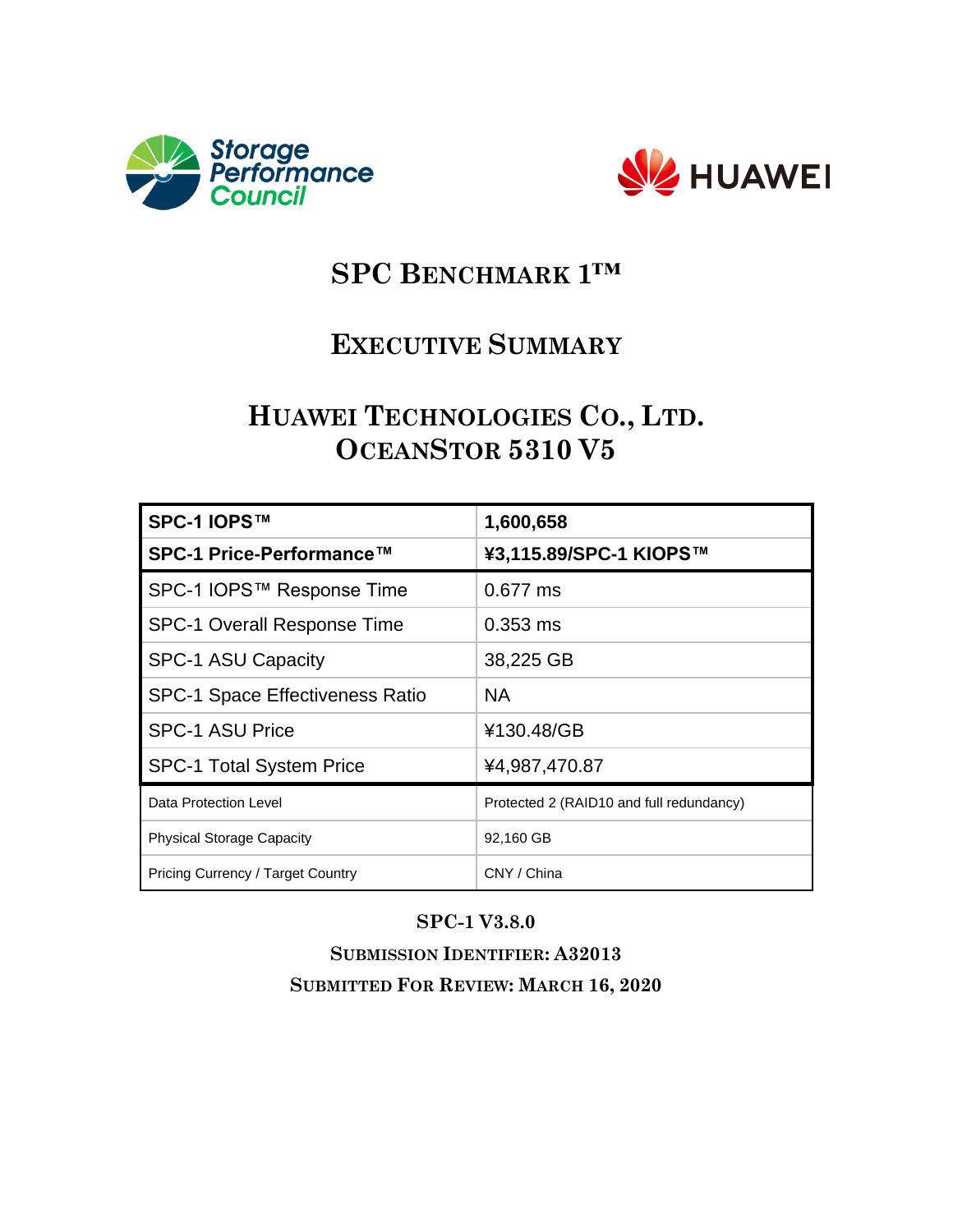#### **Benchmark Configuration Diagram**



OceanStor 5310 V5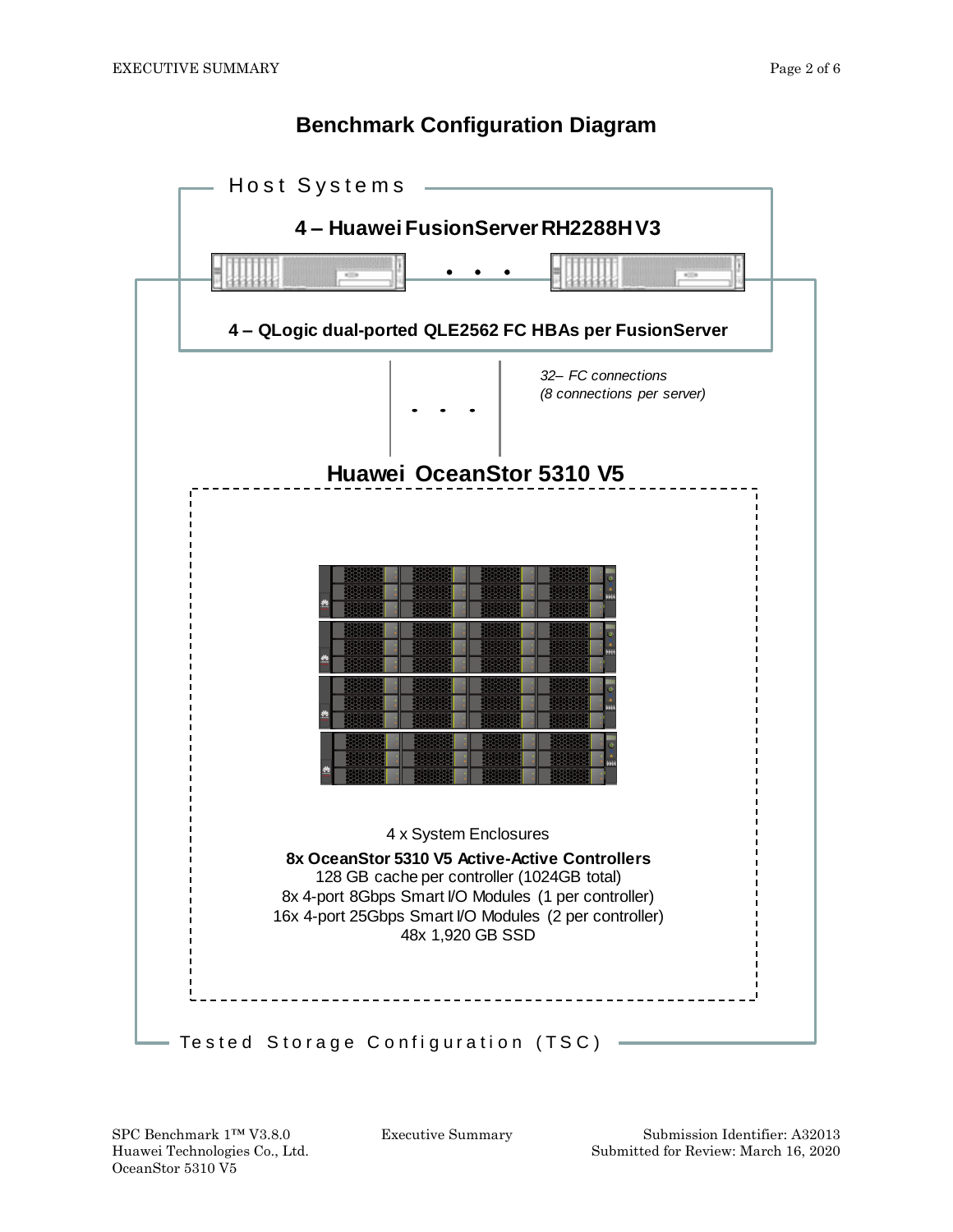#### **Tested Storage Product Description**

The new generation of mid-range hybrid flash storage, dedicated to providing the reliable and efficient data services for enterprises.

Cloud-ready operating system, flash-enabled performance, and intelligent management software, delivering top-of-the-line functionality, performance, efficiency, reliability, and ease of use.

Satisfies the data storage requirements of large-database OLTP/OLAP, cloud computing, and many other applications, making it a perfect choice for sectors such as government, finance, telecommunications, and manufacturing.

For more details, visit:

[https://e.huawei.com/cn/products/cloud-computing-dc/storage/hybrid-flash](https://e.huawei.com/cn/products/cloud-computing-dc/storage/hybrid-flash-storage/oceanstor-5X10-v5)[storage/oceanstor-5X10-v5](https://e.huawei.com/cn/products/cloud-computing-dc/storage/hybrid-flash-storage/oceanstor-5X10-v5)

### **Priced Storage Configuration Components**

| 16 x QLogic dual-ported QLE2562 8 Gbps FC HBAs                                |  |  |  |
|-------------------------------------------------------------------------------|--|--|--|
| 8 x OceanStor 5310 V5 Active-Active Controllers (2 per enclosure), each with: |  |  |  |
| 128 GB cache (1,024 GB total)                                                 |  |  |  |
| 8 x 4-port 8 Gbps Smart I/O Modules (1 per controller)                        |  |  |  |
| 16 x 4-port 25 Gbps Smart I/O Modules (2 per controller)                      |  |  |  |
| 48 x 1,920 GB SSD Storage Devices (12 per enclosure)                          |  |  |  |
|                                                                               |  |  |  |
| 4 x System/Disk Enclosures                                                    |  |  |  |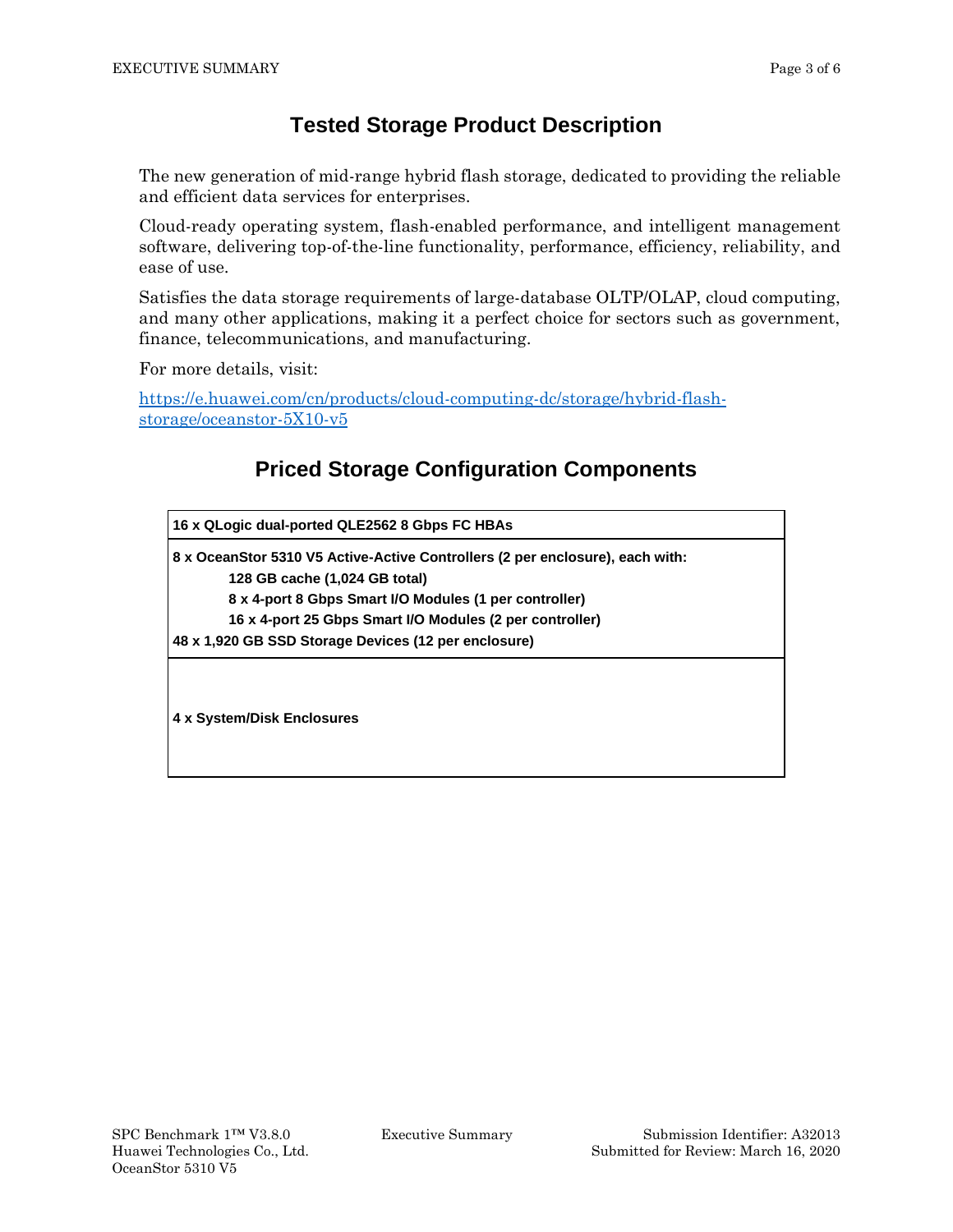| Part No.                                       | <b>Description</b>                                                                                                                                                                                                                                                                                        | <b>Source</b> | Qty          | <b>Unit Price</b> | <b>Ext. Price</b>                         | Disc. | <b>Disc. Price</b>        |
|------------------------------------------------|-----------------------------------------------------------------------------------------------------------------------------------------------------------------------------------------------------------------------------------------------------------------------------------------------------------|---------------|--------------|-------------------|-------------------------------------------|-------|---------------------------|
| Hardware & Software                            |                                                                                                                                                                                                                                                                                                           |               |              |                   |                                           |       |                           |
| 5310 V5-25-256-AC                              | 5310 V5(2U, Dual Ctrl, SAS, AC\240V HVDC, 256GB<br>Cache, 8*1Gb ETH, 8*10Gb ETH, 4* (4*12Gb)                                                                                                                                                                                                              | 1             | 4            | 1,249,907.25      | 4,999,629.00 73.5%                        |       | 1,324,901.69              |
| SMART8GbFE                                     | SAS,25*2.5",include 4*2*8Gb HBA)<br>4 ports SmartIO I/O module(SFP+,8Gb FC)                                                                                                                                                                                                                               | $\mathbf{1}$  | 8            | 61,900.00         | 495,200.00                                | 73.5% | 131,228.00                |
| 25GeScale                                      | 4 ports 25Gb RDMAI/O module(SFP28, Scale-out for<br>direct connection)                                                                                                                                                                                                                                    | 1             | 16           | 63,649.00         | 1,018,384.00                              | 73.5% | 269,871.76                |
| L3-S-SSD1920                                   | 1.92TB SSD SAS Disk Unit(2.5")                                                                                                                                                                                                                                                                            | $\mathbf 1$   | 48           | 237,180.00        | 11,384,640.00                             | 73.5% | 3,016,929.60              |
| SN2F01FCPC                                     | Patch Cord, DLC/PC, DLC/PC, Multi-<br>mode,3m,A1a.2,2mm,42mm DLC,OM3 bending<br>insensitive                                                                                                                                                                                                               | $\mathbf 1$   | 32           | 50.00             | 1,600.00                                  | 0.0%  | 1,600.00                  |
| SFP28-AOC-010                                  | Active Optical Cable Assembly, SFP28<br>AOC,25.78125G,0.01km                                                                                                                                                                                                                                              | $\mathbf 1$   | 32           | 2,190.00          | 70,080.00                                 | 0.0%  | 70,080.00                 |
| LIC-53X0-BS                                    | Basic Software License (Including<br>DeviceManager, SmartThin, SmartMulti-<br>Tenant, Smart Migration, Smart Erase, Smart Motion, Sys<br>temReporter,eService,SmartQuota,NFS,CIFS,NDMP)                                                                                                                   | $\mathbf 1$   | $\mathbf{1}$ | 67,670.00         | 67,670.00 73.5%                           |       | 17,932.55                 |
| LIC-53X0-<br><b>ULTRAPATH</b>                  | OceanStor UltraPath Software License                                                                                                                                                                                                                                                                      | $\mathbf{1}$  | $\mathbf{1}$ | 67,670.00         | 67,670.00 73.5%                           |       | 17,932.55                 |
| Hardware & Software Subtotal                   |                                                                                                                                                                                                                                                                                                           |               |              |                   |                                           |       | 4,850,476.15              |
|                                                | <b>Support &amp; Maintenance</b>                                                                                                                                                                                                                                                                          |               |              |                   |                                           |       |                           |
| 02352SCG 88136S<br>CH-242_36                   | 5310 V5(2U, Dual Ctrl, SAS, AC\240V HVDC, 256GB<br>Cache, 8*1Gb ETH, 8*10Gb ETH, 4* (4*12Gb)<br>SAS, 25*2.5", SPE35C0225)_Hi-Care Onsite Premier<br>OceanStor 5310 V5 Controller Enclosure_36Month(s)                                                                                                     | 1             | 4            | 15,457.50         | 61,830.00                                 | 0.0%  | 61,830.00                 |
| CH-129_36                                      | 02352WEQ_88136S 1.92TB SSD SAS Disk Unit(2.5")_Hi-Care Onsite<br>Premier OceanStor 1.92TB SSD_36Month(s)                                                                                                                                                                                                  | $\mathbf{1}$  | 48           | 328.50            | 15,768.00                                 | 0.0%  | 15,768.00                 |
| 88035TBJ 88134U<br>GC-0MA_36                   | Basic Software License (Including<br>DeviceManager, SmartThin, SmartMulti-<br>Tenant, Smart Migration, Smart Erase, Smart Motion, Sys<br>temReporter,eService,SmartQuota,NFS,CIFS,NDMP)<br>Hi-Care Application Software Upgrade Support<br>Service OceanStor 5310 V5 Basic Software<br>License_36Month(s) | $\mathbf{1}$  | $\mathbf{1}$ | 14,211.00         | 14,211.00                                 | 0.0%  | 14,211.00                 |
| 88035TDQ_88134U<br>GC-0N2 36                   | OceanStor UltraPath Software License Hi-Care<br>Application Software Upgrade Support Service<br>OceanStor 5310 V5 OceanStor UltraPath Software<br>License_36Month(s)                                                                                                                                      | 1             | $\mathbf{1}$ | 17,256.00         | 17,256.00                                 | 0.0%  | 17,256.00                 |
| 8812153243                                     | OceanStor 5310 V5 OceanStor 5300 Series Enterprise<br>Storage Hardware Installation Service                                                                                                                                                                                                               | $\mathbf{1}$  | $\mathbf{1}$ | 27,929.72         | 27,929.72                                 | 0.0%  | 27,929.72                 |
|                                                |                                                                                                                                                                                                                                                                                                           |               |              |                   | <b>Support &amp; Maintenance Subtotal</b> |       | 136,994.72                |
|                                                |                                                                                                                                                                                                                                                                                                           |               |              |                   |                                           |       |                           |
| <b>SPC-1 Total System Price</b><br>SPC-1 IOPS™ |                                                                                                                                                                                                                                                                                                           |               |              |                   |                                           |       | 4,987,470.87<br>1,600,658 |
| SPC-1 Price-Performance™ (¥/SPC-1 KIOPS™)      |                                                                                                                                                                                                                                                                                                           |               |              |                   |                                           |       | 3,115.89                  |
| SPC-1 ASU Capacity (GB)                        |                                                                                                                                                                                                                                                                                                           |               |              |                   |                                           |       | 38,225                    |
| SPC-1 ASU Price (\HGB)                         |                                                                                                                                                                                                                                                                                                           |               |              |                   | 130.48                                    |       |                           |

## **Storage Configuration Pricing**

**Pricing Details**: All prices are in CNY and reflect prices generally available in China.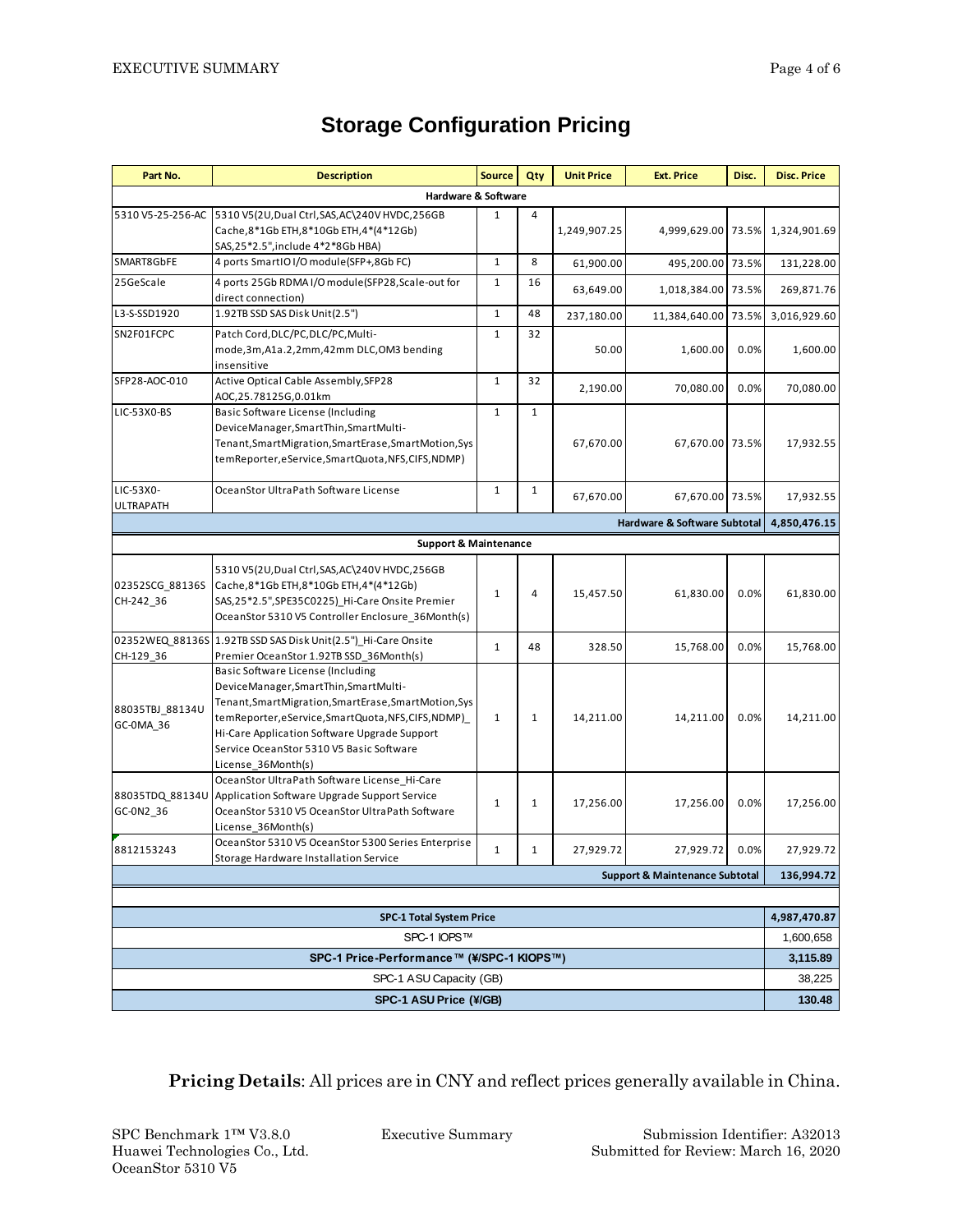**Discount Details**: The discounts shown are based on the storage capacity purchased and are generally available.

**Warranty**: Hi-Care Premier On-Site Service include: 7\*24 Technical Assistance Center Access. Access to all new software updates and Online Support. 24\*7\*4 Hours Onsite Hardware Replacement.

**Availability Date**: March 10, 2020.